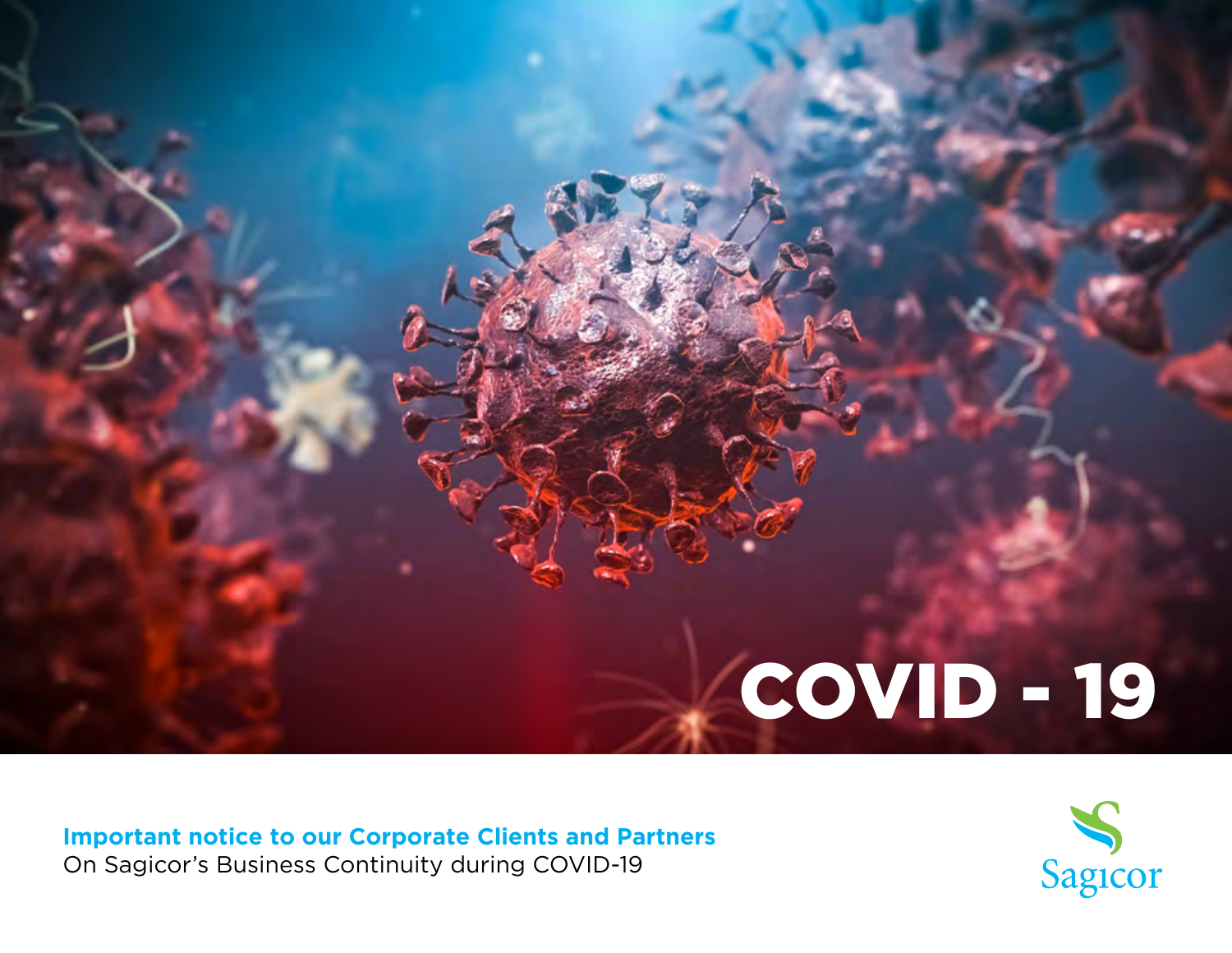As your trusted insurance partner, Sagicor continues to monitor developments surrounding the COVID-19 (Coronavirus) outbreak across the globe and here in the Caribbean.

The WHO declared the Coronavirus a pandemic, and governments may issue advisories or directives to temporarily restrict the mobility of citizens in order to curtail the spread of the virus. We remain committed to servicing you and have activated our Health & Safety and Business Continuity Plans. In all that we do, we will always be mindful of the wellbeing of our team members, our clients and our fellow citizens, and will operate in compliance with protocols established by the respective authorities.

We invite you to read the following important information regarding the measures implemented to ensure our continued service to you.

# HEALTH & SAFETY AND BUSINESS CONTINUITY

- We have implemented a multi-level action plan from level 1 to level 4 with level 4 being the highest level to ensure readiness for any eventualities; - "notification of declaration of national emergency and or national shutdown"
- We have shared important safety and preventative messages in our lobbies for stakeholder education and information.
- We have made available hand sanitizers and cleaning materials in our lobbies, elevators, and restrooms for clients and team members.
- We have outfitted our team members with the necessary tools to work from home should this become necessary.
- We have engaged critical vendors in an effort to minimize any possible disruptions in our supply chain.
- We have readied our communication plans to provide accurate and timely information to our stakeholders.

These are only a few of the actions taken by Sagicor, in an effort to address these unprecedented circumstances.

## CONTACTING US

Our contact centers across all territories continue to remain fully operational from 8:00 a.m. to 8:00 p.m. We can also be contacted digitally via our website live chat.

## PAYMENTS AND DISBURSEMENTS

#### Life, Pension and Health Insurance

All of our existing payment options will remain available. Where necessary disbursements can be facilitated via direct credit once the bank account details are provided.

#### **CLAIMS**

#### Health

Clients are encouraged to make use of our fully automated CariCard claim settlement solution. This solution offered along with our partners in health and medical care services will allow for immediate claim settlement. Once national protocols have been declared critical and mobility is restricted, we will facilitate the submission of 2 copies of paper claims in PDF format by scanning or taking a picture of your completed claim form and submitting same along with the supporting invoices to the email addresses outlined below. We encourage you to also submit your banking information and email address to allow us to make claims reimbursements direct refund to your bank account.

Barbados - Barbadoslocalclaims@Sagicor.com Trinidad - Trinidadlocalclaims@Sagicor.com Eastern Caribbean - EClocalclaims@Sagicor.com Dutch Caribbean - DClocalclaims@Sagicor.com Belize - Belizelocalclaims@Sagicor.com Panama - Panamalocalclaims@Sagicor.com

#### PAYMENT OF CLAIMS AND DISTRIBUTION OF FUNDS

Clients who have not previously provided their banking details to allow for a direct credit into their bank accounts are encouraged to complete the attached form and submit. This is a free service and will ensure no wasting of time in bank lines.

#### CORRESPONDENCE

Our internal systems are set up so that most of our correspondence is already received electronically.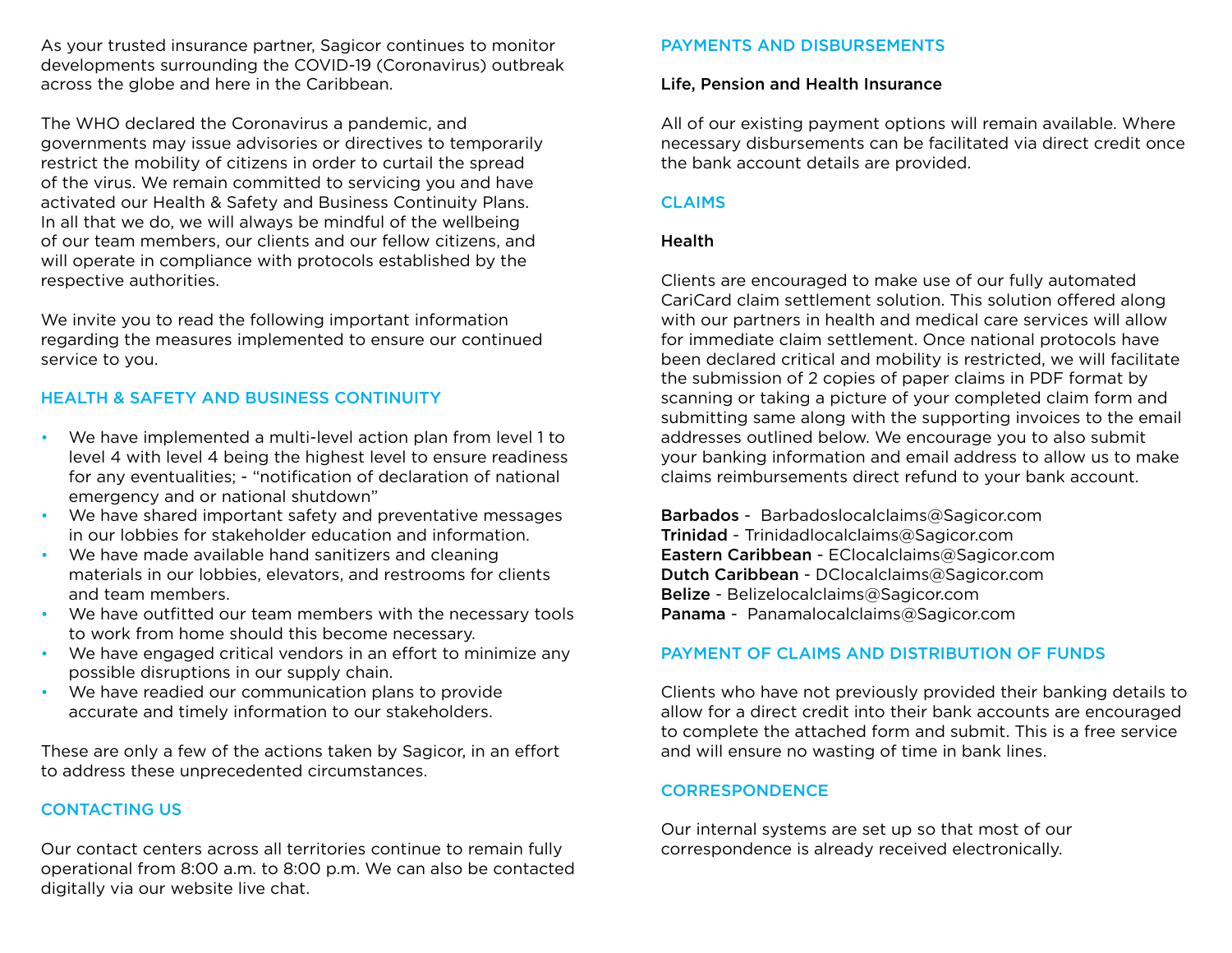

Given our wide geographical footprint, we continue to monitor International travel restrictions posted by the U.S. Centers for Disease Control and Protection (CDC) and other public health authorities. Effective March 9<sup>th</sup>, 2020, all business travel for team members has been restricted until further notice.

## FREQUENTLY ASKED QUESTIONS (FAQS)

## Q. *Will Sagicor provide coverage for medical expenses relating to the Coronavirus?*

A. Yes. Our Group Health product offers comprehensive major medical benefits and eligible medical expenses relating to Coronaviruses are covered. COVID19 has now been declared a Global Pandemic and we are therefore also guided by national protocols in this regard.

## Q. *Now that COVID-19 has been declared a global pandemic, will there be any change to, or exclusions to the current policy?*

A. No, the terms and conditions of your current policy remain the same.

# Q. *Will Sagicor cover death claims in the event of death relating to the Coronavirus?*

A. Yes, group life claims will be covered as guided by the policy contract.

## Q. *Is there a policy, new procedure or hotline established for employees who are or will be submitting regular claims during this period?*

A. Sagicor's policies and procedures remain unchanged and our Contact Centre remains open from 8 a.m. to 8 p.m. Monday to Friday. Our team members remain available to serve you and can be contacted at 800-SAGE. All other points of contact via email or our website live chat remains unchanged.

# Q. What happens if I cannot collect my claims cheques?

A. Clients who have not previously provided their banking details to allow for a direct credit into their bank accounts are encouraged to complete the attached form and submit same. This is a free service and will ensure no wasting of time in bank lines.

## Q. *How will claims be processed, should Sagicor or my corporate office or broker's office be closed for a week or two?*

A. Clients are encouraged to make use of our fully automated CariCard claim settlement solution. This solution offered along with our partners in health and medical care services will allow for immediate claim settlement. Once national protocols have been declared critical and mobility is restricted, we will facilitate the submission of 2 copies of paper claims in PDF format by scanning or taking a picture of your completed claim form and submitting same along with the supporting invoices to the email addresses outlined below. We encourage you to also submit your banking information and email address to allow us to make claims reimbursements direct refund to your bank account.

- Barbados Barbadoslocalclaims@Sagicor.com
- Trinidad Trinidadlocalclaims@Sagicor.com
- Eastern Caribbean EClocalclaims@Sagicor.com
- Dutch Caribbean DClocalclaims@Sagicor.com
- Belize Belizelocalclaims@Sagicor.com
- Panama Panamalocalclaims@Sagicor.com